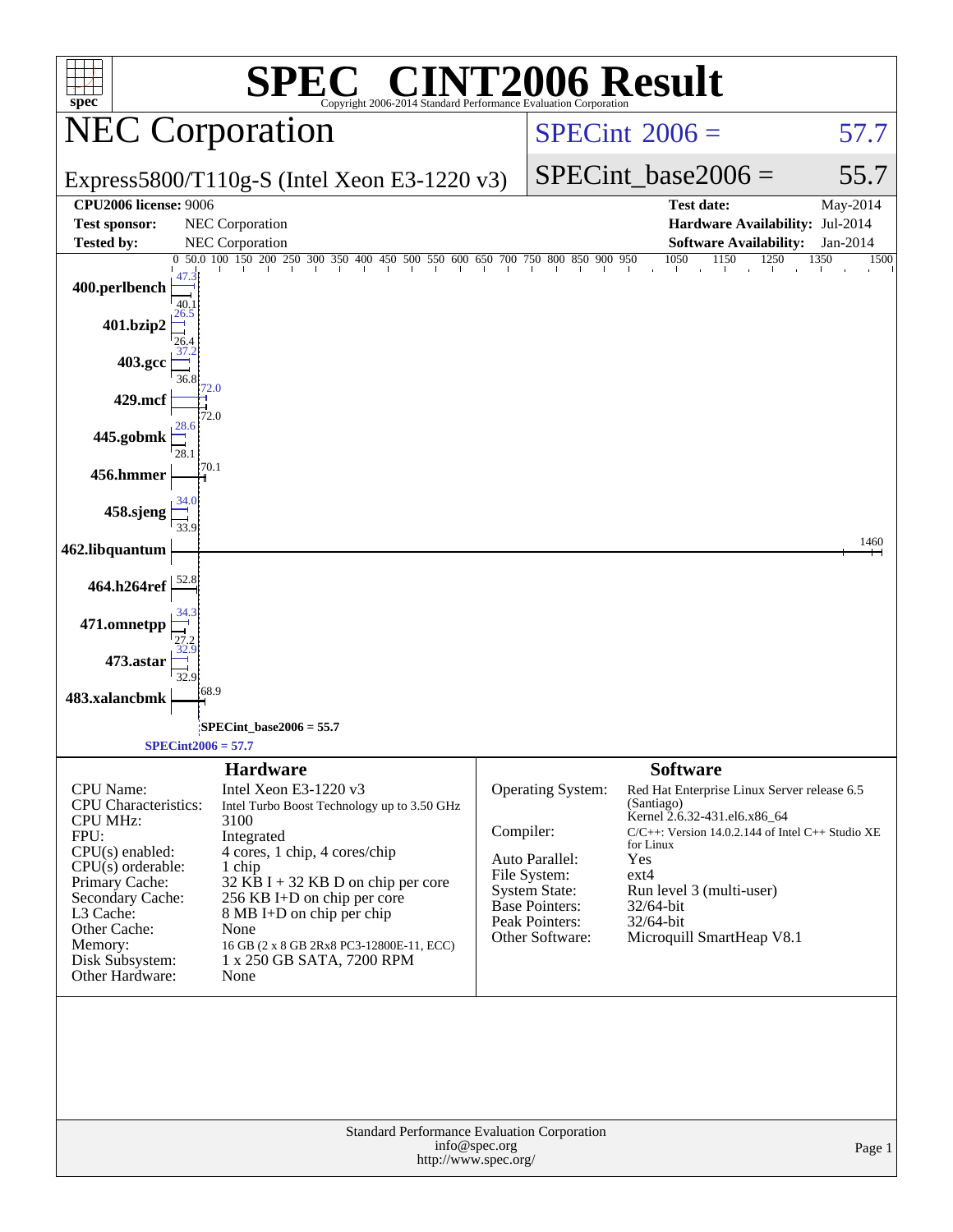

### NEC Corporation

#### $SPECint2006 = 57.7$  $SPECint2006 = 57.7$

Express5800/T110g-S (Intel Xeon E3-1220 v3)

 $SPECTnt\_base2006 = 55.7$ 

#### **[CPU2006 license:](http://www.spec.org/auto/cpu2006/Docs/result-fields.html#CPU2006license)** 9006 **[Test date:](http://www.spec.org/auto/cpu2006/Docs/result-fields.html#Testdate)** May-2014

**[Test sponsor:](http://www.spec.org/auto/cpu2006/Docs/result-fields.html#Testsponsor)** NEC Corporation **[Hardware Availability:](http://www.spec.org/auto/cpu2006/Docs/result-fields.html#HardwareAvailability)** Jul-2014 **[Tested by:](http://www.spec.org/auto/cpu2006/Docs/result-fields.html#Testedby)** NEC Corporation **[Software Availability:](http://www.spec.org/auto/cpu2006/Docs/result-fields.html#SoftwareAvailability)** Jan-2014

#### **[Results Table](http://www.spec.org/auto/cpu2006/Docs/result-fields.html#ResultsTable)**

|                    | <b>Base</b>                                                                                              |       |                |       |                |       | <b>Peak</b>    |              |                |              |                |              |
|--------------------|----------------------------------------------------------------------------------------------------------|-------|----------------|-------|----------------|-------|----------------|--------------|----------------|--------------|----------------|--------------|
| <b>Benchmark</b>   | <b>Seconds</b>                                                                                           | Ratio | <b>Seconds</b> | Ratio | <b>Seconds</b> | Ratio | <b>Seconds</b> | <b>Ratio</b> | <b>Seconds</b> | <b>Ratio</b> | <b>Seconds</b> | <b>Ratio</b> |
| 400.perlbench      | 244                                                                                                      | 40.1  | 243            | 40.3  | 243            | 40.1  | 207            | 47.3         | 206            | 47.4         | 208            | 47.0         |
| 401.bzip2          | 366                                                                                                      | 26.4  | 366            | 26.4  | 366            | 26.4  | 365            | 26.5         | 365            | 26.5         | 365            | 26.5         |
| $403.\mathrm{gcc}$ | 219                                                                                                      | 36.8  | 218            | 36.9  | 219            | 36.8  | 216            | 37.3         | 216            | 37.2         | 217            | 37.1         |
| $429$ .mcf         | 127                                                                                                      | 72.0  | 128            | 71.3  | 126            | 72.6  | <u>127</u>     | 72.0         | 127            | 72.1         | 128            | 71.2         |
| $445$ .gobmk       | 373                                                                                                      | 28.1  | 374            | 28.1  | 374            | 28.0  | 367            | 28.6         | 367            | 28.6         | 368            | 28.5         |
| $456.$ hmmer       | 138                                                                                                      | 67.7  | 133            | 70.1  | 133            | 70.1  | 138            | 67.7         | 133            | 70.1         | 133            | 70.1         |
| $458$ .sjeng       | 357                                                                                                      | 33.9  | 357            | 33.9  | 357            | 33.9  | 356            | 34.0         | 357            | 33.9         | 356            | 34.0         |
| 462.libquantum     | 14.0                                                                                                     | 1480  | 14.8           | 1400  | 14.2           | 1460  | 14.0           | 1480         | 14.8           | 1400         | 14.2           | <b>1460</b>  |
| 464.h264ref        | 420                                                                                                      | 52.8  | 419            | 52.8  | 422            | 52.5  | 420            | 52.8         | 419            | 52.8         | 422            | 52.5         |
| 471.omnetpp        | 229                                                                                                      | 27.3  | 230            | 27.1  | 229            | 27.2  | 181            | 34.5         | 182            | 34.3         | 183            | 34.2         |
| 473.astar          | 214                                                                                                      | 32.9  | 214            | 32.8  | 213            | 32.9  | 213            | 32.9         | 214            | 32.8         | 212            | 33.1         |
| 483.xalancbmk      | 100                                                                                                      | 68.9  | 101            | 68.5  | 100            | 68.9  | 100            | 68.9         | 101            | 68.5         | <b>100</b>     | 68.9         |
|                    | Results appear in the order in which they were run. Bold underlined text indicates a median measurement. |       |                |       |                |       |                |              |                |              |                |              |

#### **[Operating System Notes](http://www.spec.org/auto/cpu2006/Docs/result-fields.html#OperatingSystemNotes)**

Stack size set to unlimited using "ulimit -s unlimited"

#### **[Platform Notes](http://www.spec.org/auto/cpu2006/Docs/result-fields.html#PlatformNotes)**

 BIOS Settings: Energy Performance: Performance

#### **[General Notes](http://www.spec.org/auto/cpu2006/Docs/result-fields.html#GeneralNotes)**

Environment variables set by runspec before the start of the run: KMP\_AFFINITY = "granularity=fine,compact,1,0" LD\_LIBRARY\_PATH = "/home/cpu2006/libs/32:/home/cpu2006/libs/64:/home/cpu2006/sh"  $OMP_NUM_THREADS = "4"$ 

 Transparent Huge Pages enabled with: echo always > /sys/kernel/mm/redhat\_transparent\_hugepage/enabled

### **[Base Compiler Invocation](http://www.spec.org/auto/cpu2006/Docs/result-fields.html#BaseCompilerInvocation)**

[C benchmarks](http://www.spec.org/auto/cpu2006/Docs/result-fields.html#Cbenchmarks): [icc -m64](http://www.spec.org/cpu2006/results/res2014q3/cpu2006-20140806-30786.flags.html#user_CCbase_intel_icc_64bit_f346026e86af2a669e726fe758c88044)

[C++ benchmarks:](http://www.spec.org/auto/cpu2006/Docs/result-fields.html#CXXbenchmarks) [icpc -m64](http://www.spec.org/cpu2006/results/res2014q3/cpu2006-20140806-30786.flags.html#user_CXXbase_intel_icpc_64bit_fc66a5337ce925472a5c54ad6a0de310)

> Standard Performance Evaluation Corporation [info@spec.org](mailto:info@spec.org) <http://www.spec.org/>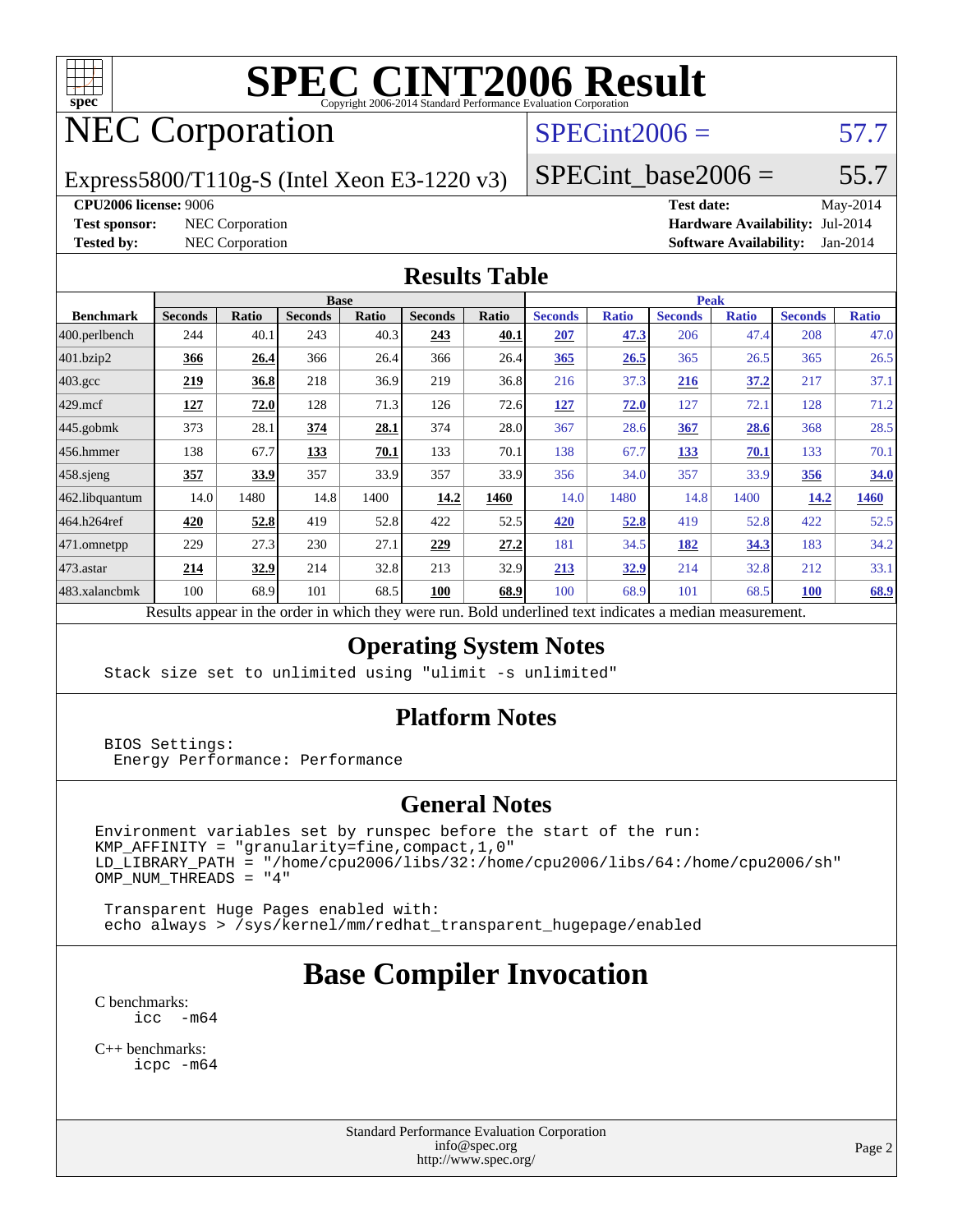

NEC Corporation

 $SPECint2006 = 57.7$  $SPECint2006 = 57.7$ 

Express5800/T110g-S (Intel Xeon E3-1220 v3)

SPECint base2006 =  $55.7$ 

**[CPU2006 license:](http://www.spec.org/auto/cpu2006/Docs/result-fields.html#CPU2006license)** 9006 **[Test date:](http://www.spec.org/auto/cpu2006/Docs/result-fields.html#Testdate)** May-2014 **[Test sponsor:](http://www.spec.org/auto/cpu2006/Docs/result-fields.html#Testsponsor)** NEC Corporation **[Hardware Availability:](http://www.spec.org/auto/cpu2006/Docs/result-fields.html#HardwareAvailability)** Jul-2014 **[Tested by:](http://www.spec.org/auto/cpu2006/Docs/result-fields.html#Testedby)** NEC Corporation **[Software Availability:](http://www.spec.org/auto/cpu2006/Docs/result-fields.html#SoftwareAvailability)** Jan-2014

#### **[Base Portability Flags](http://www.spec.org/auto/cpu2006/Docs/result-fields.html#BasePortabilityFlags)**

 400.perlbench: [-DSPEC\\_CPU\\_LP64](http://www.spec.org/cpu2006/results/res2014q3/cpu2006-20140806-30786.flags.html#b400.perlbench_basePORTABILITY_DSPEC_CPU_LP64) [-DSPEC\\_CPU\\_LINUX\\_X64](http://www.spec.org/cpu2006/results/res2014q3/cpu2006-20140806-30786.flags.html#b400.perlbench_baseCPORTABILITY_DSPEC_CPU_LINUX_X64) 401.bzip2: [-DSPEC\\_CPU\\_LP64](http://www.spec.org/cpu2006/results/res2014q3/cpu2006-20140806-30786.flags.html#suite_basePORTABILITY401_bzip2_DSPEC_CPU_LP64) 403.gcc: [-DSPEC\\_CPU\\_LP64](http://www.spec.org/cpu2006/results/res2014q3/cpu2006-20140806-30786.flags.html#suite_basePORTABILITY403_gcc_DSPEC_CPU_LP64) 429.mcf: [-DSPEC\\_CPU\\_LP64](http://www.spec.org/cpu2006/results/res2014q3/cpu2006-20140806-30786.flags.html#suite_basePORTABILITY429_mcf_DSPEC_CPU_LP64) 445.gobmk: [-DSPEC\\_CPU\\_LP64](http://www.spec.org/cpu2006/results/res2014q3/cpu2006-20140806-30786.flags.html#suite_basePORTABILITY445_gobmk_DSPEC_CPU_LP64) 456.hmmer: [-DSPEC\\_CPU\\_LP64](http://www.spec.org/cpu2006/results/res2014q3/cpu2006-20140806-30786.flags.html#suite_basePORTABILITY456_hmmer_DSPEC_CPU_LP64) 458.sjeng: [-DSPEC\\_CPU\\_LP64](http://www.spec.org/cpu2006/results/res2014q3/cpu2006-20140806-30786.flags.html#suite_basePORTABILITY458_sjeng_DSPEC_CPU_LP64) 462.libquantum: [-DSPEC\\_CPU\\_LP64](http://www.spec.org/cpu2006/results/res2014q3/cpu2006-20140806-30786.flags.html#suite_basePORTABILITY462_libquantum_DSPEC_CPU_LP64) [-DSPEC\\_CPU\\_LINUX](http://www.spec.org/cpu2006/results/res2014q3/cpu2006-20140806-30786.flags.html#b462.libquantum_baseCPORTABILITY_DSPEC_CPU_LINUX) 464.h264ref: [-DSPEC\\_CPU\\_LP64](http://www.spec.org/cpu2006/results/res2014q3/cpu2006-20140806-30786.flags.html#suite_basePORTABILITY464_h264ref_DSPEC_CPU_LP64) 471.omnetpp: [-DSPEC\\_CPU\\_LP64](http://www.spec.org/cpu2006/results/res2014q3/cpu2006-20140806-30786.flags.html#suite_basePORTABILITY471_omnetpp_DSPEC_CPU_LP64) 473.astar: [-DSPEC\\_CPU\\_LP64](http://www.spec.org/cpu2006/results/res2014q3/cpu2006-20140806-30786.flags.html#suite_basePORTABILITY473_astar_DSPEC_CPU_LP64) 483.xalancbmk: [-DSPEC\\_CPU\\_LP64](http://www.spec.org/cpu2006/results/res2014q3/cpu2006-20140806-30786.flags.html#suite_basePORTABILITY483_xalancbmk_DSPEC_CPU_LP64) [-DSPEC\\_CPU\\_LINUX](http://www.spec.org/cpu2006/results/res2014q3/cpu2006-20140806-30786.flags.html#b483.xalancbmk_baseCXXPORTABILITY_DSPEC_CPU_LINUX)

#### **[Base Optimization Flags](http://www.spec.org/auto/cpu2006/Docs/result-fields.html#BaseOptimizationFlags)**

[C benchmarks](http://www.spec.org/auto/cpu2006/Docs/result-fields.html#Cbenchmarks):

[-xCORE-AVX2](http://www.spec.org/cpu2006/results/res2014q3/cpu2006-20140806-30786.flags.html#user_CCbase_f-xAVX2_5f5fc0cbe2c9f62c816d3e45806c70d7) [-ipo](http://www.spec.org/cpu2006/results/res2014q3/cpu2006-20140806-30786.flags.html#user_CCbase_f-ipo) [-O3](http://www.spec.org/cpu2006/results/res2014q3/cpu2006-20140806-30786.flags.html#user_CCbase_f-O3) [-no-prec-div](http://www.spec.org/cpu2006/results/res2014q3/cpu2006-20140806-30786.flags.html#user_CCbase_f-no-prec-div) [-parallel](http://www.spec.org/cpu2006/results/res2014q3/cpu2006-20140806-30786.flags.html#user_CCbase_f-parallel) [-opt-prefetch](http://www.spec.org/cpu2006/results/res2014q3/cpu2006-20140806-30786.flags.html#user_CCbase_f-opt-prefetch) [-auto-p32](http://www.spec.org/cpu2006/results/res2014q3/cpu2006-20140806-30786.flags.html#user_CCbase_f-auto-p32)

[C++ benchmarks:](http://www.spec.org/auto/cpu2006/Docs/result-fields.html#CXXbenchmarks)

[-xCORE-AVX2](http://www.spec.org/cpu2006/results/res2014q3/cpu2006-20140806-30786.flags.html#user_CXXbase_f-xAVX2_5f5fc0cbe2c9f62c816d3e45806c70d7) [-ipo](http://www.spec.org/cpu2006/results/res2014q3/cpu2006-20140806-30786.flags.html#user_CXXbase_f-ipo) [-O3](http://www.spec.org/cpu2006/results/res2014q3/cpu2006-20140806-30786.flags.html#user_CXXbase_f-O3) [-no-prec-div](http://www.spec.org/cpu2006/results/res2014q3/cpu2006-20140806-30786.flags.html#user_CXXbase_f-no-prec-div) [-opt-prefetch](http://www.spec.org/cpu2006/results/res2014q3/cpu2006-20140806-30786.flags.html#user_CXXbase_f-opt-prefetch) [-auto-p32](http://www.spec.org/cpu2006/results/res2014q3/cpu2006-20140806-30786.flags.html#user_CXXbase_f-auto-p32) [-Wl,-z,muldefs](http://www.spec.org/cpu2006/results/res2014q3/cpu2006-20140806-30786.flags.html#user_CXXbase_link_force_multiple1_74079c344b956b9658436fd1b6dd3a8a) [-L/sh -lsmartheap64](http://www.spec.org/cpu2006/results/res2014q3/cpu2006-20140806-30786.flags.html#user_CXXbase_SmartHeap64_ed4ef857ce90951921efb0d91eb88472)

#### **[Base Other Flags](http://www.spec.org/auto/cpu2006/Docs/result-fields.html#BaseOtherFlags)**

[C benchmarks](http://www.spec.org/auto/cpu2006/Docs/result-fields.html#Cbenchmarks):

403.gcc: [-Dalloca=\\_alloca](http://www.spec.org/cpu2006/results/res2014q3/cpu2006-20140806-30786.flags.html#b403.gcc_baseEXTRA_CFLAGS_Dalloca_be3056838c12de2578596ca5467af7f3)

### **[Peak Compiler Invocation](http://www.spec.org/auto/cpu2006/Docs/result-fields.html#PeakCompilerInvocation)**

[C benchmarks \(except as noted below\)](http://www.spec.org/auto/cpu2006/Docs/result-fields.html#Cbenchmarksexceptasnotedbelow):

icc  $-m64$ 

400.perlbench: [icc -m32](http://www.spec.org/cpu2006/results/res2014q3/cpu2006-20140806-30786.flags.html#user_peakCCLD400_perlbench_intel_icc_a6a621f8d50482236b970c6ac5f55f93)

445.gobmk: [icc -m32](http://www.spec.org/cpu2006/results/res2014q3/cpu2006-20140806-30786.flags.html#user_peakCCLD445_gobmk_intel_icc_a6a621f8d50482236b970c6ac5f55f93)

[C++ benchmarks \(except as noted below\):](http://www.spec.org/auto/cpu2006/Docs/result-fields.html#CXXbenchmarksexceptasnotedbelow) [icpc -m64](http://www.spec.org/cpu2006/results/res2014q3/cpu2006-20140806-30786.flags.html#user_CXXpeak_intel_icpc_64bit_fc66a5337ce925472a5c54ad6a0de310)

471.omnetpp: [icpc -m32](http://www.spec.org/cpu2006/results/res2014q3/cpu2006-20140806-30786.flags.html#user_peakCXXLD471_omnetpp_intel_icpc_4e5a5ef1a53fd332b3c49e69c3330699)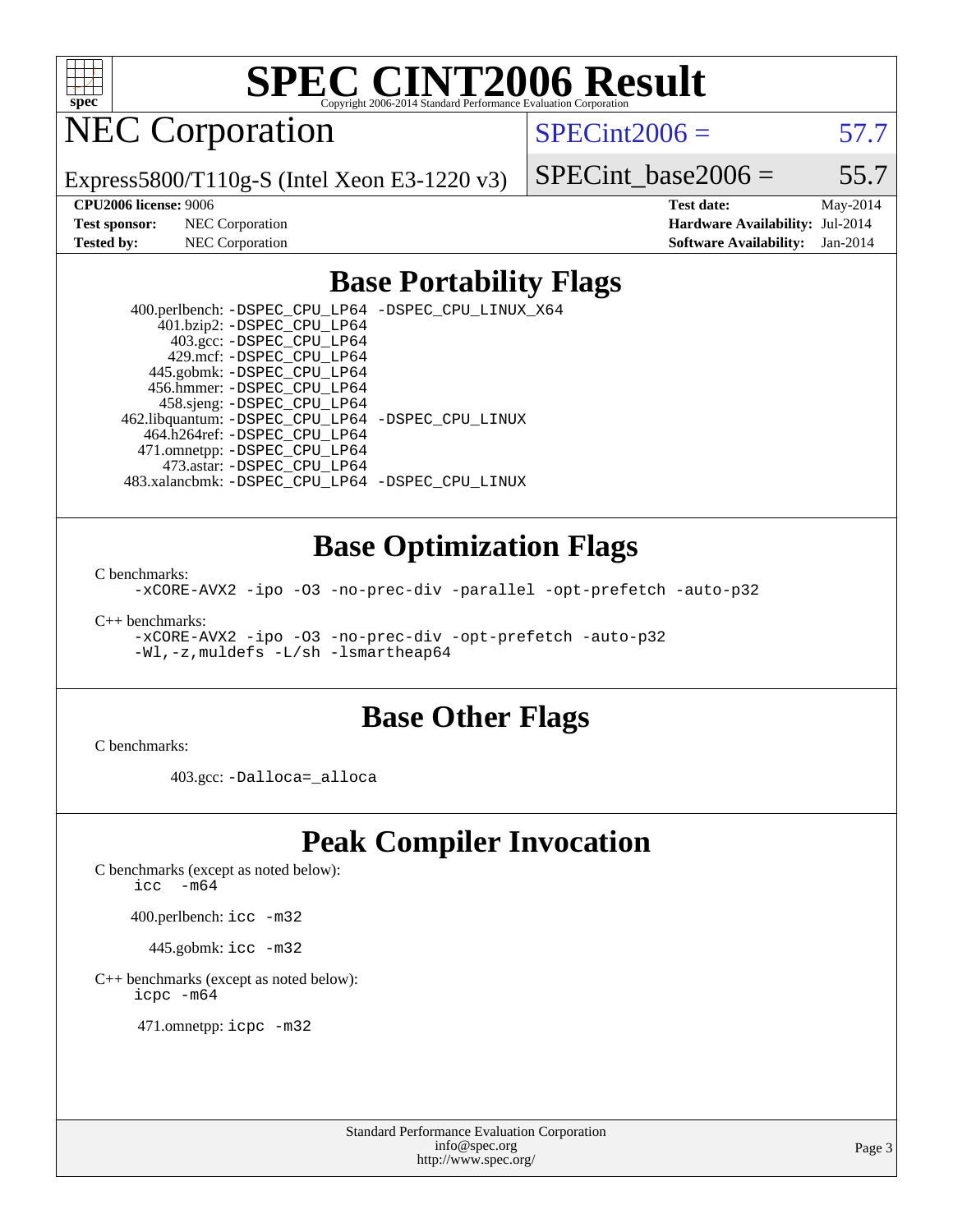

NEC Corporation

 $SPECint2006 = 57.7$  $SPECint2006 = 57.7$ 

Express5800/T110g-S (Intel Xeon E3-1220 v3)

SPECint base2006 =  $55.7$ 

**[CPU2006 license:](http://www.spec.org/auto/cpu2006/Docs/result-fields.html#CPU2006license)** 9006 **[Test date:](http://www.spec.org/auto/cpu2006/Docs/result-fields.html#Testdate)** May-2014 **[Test sponsor:](http://www.spec.org/auto/cpu2006/Docs/result-fields.html#Testsponsor)** NEC Corporation **[Hardware Availability:](http://www.spec.org/auto/cpu2006/Docs/result-fields.html#HardwareAvailability)** Jul-2014 **[Tested by:](http://www.spec.org/auto/cpu2006/Docs/result-fields.html#Testedby)** NEC Corporation **[Software Availability:](http://www.spec.org/auto/cpu2006/Docs/result-fields.html#SoftwareAvailability)** Jan-2014

#### **[Peak Portability Flags](http://www.spec.org/auto/cpu2006/Docs/result-fields.html#PeakPortabilityFlags)**

 400.perlbench: [-DSPEC\\_CPU\\_LINUX\\_IA32](http://www.spec.org/cpu2006/results/res2014q3/cpu2006-20140806-30786.flags.html#b400.perlbench_peakCPORTABILITY_DSPEC_CPU_LINUX_IA32) 401.bzip2: [-DSPEC\\_CPU\\_LP64](http://www.spec.org/cpu2006/results/res2014q3/cpu2006-20140806-30786.flags.html#suite_peakPORTABILITY401_bzip2_DSPEC_CPU_LP64) 403.gcc: [-DSPEC\\_CPU\\_LP64](http://www.spec.org/cpu2006/results/res2014q3/cpu2006-20140806-30786.flags.html#suite_peakPORTABILITY403_gcc_DSPEC_CPU_LP64) 429.mcf: [-DSPEC\\_CPU\\_LP64](http://www.spec.org/cpu2006/results/res2014q3/cpu2006-20140806-30786.flags.html#suite_peakPORTABILITY429_mcf_DSPEC_CPU_LP64) 456.hmmer: [-DSPEC\\_CPU\\_LP64](http://www.spec.org/cpu2006/results/res2014q3/cpu2006-20140806-30786.flags.html#suite_peakPORTABILITY456_hmmer_DSPEC_CPU_LP64) 458.sjeng: [-DSPEC\\_CPU\\_LP64](http://www.spec.org/cpu2006/results/res2014q3/cpu2006-20140806-30786.flags.html#suite_peakPORTABILITY458_sjeng_DSPEC_CPU_LP64) 462.libquantum: [-DSPEC\\_CPU\\_LP64](http://www.spec.org/cpu2006/results/res2014q3/cpu2006-20140806-30786.flags.html#suite_peakPORTABILITY462_libquantum_DSPEC_CPU_LP64) [-DSPEC\\_CPU\\_LINUX](http://www.spec.org/cpu2006/results/res2014q3/cpu2006-20140806-30786.flags.html#b462.libquantum_peakCPORTABILITY_DSPEC_CPU_LINUX) 464.h264ref: [-DSPEC\\_CPU\\_LP64](http://www.spec.org/cpu2006/results/res2014q3/cpu2006-20140806-30786.flags.html#suite_peakPORTABILITY464_h264ref_DSPEC_CPU_LP64) 473.astar: [-DSPEC\\_CPU\\_LP64](http://www.spec.org/cpu2006/results/res2014q3/cpu2006-20140806-30786.flags.html#suite_peakPORTABILITY473_astar_DSPEC_CPU_LP64) 483.xalancbmk: [-DSPEC\\_CPU\\_LP64](http://www.spec.org/cpu2006/results/res2014q3/cpu2006-20140806-30786.flags.html#suite_peakPORTABILITY483_xalancbmk_DSPEC_CPU_LP64) [-DSPEC\\_CPU\\_LINUX](http://www.spec.org/cpu2006/results/res2014q3/cpu2006-20140806-30786.flags.html#b483.xalancbmk_peakCXXPORTABILITY_DSPEC_CPU_LINUX)

#### **[Peak Optimization Flags](http://www.spec.org/auto/cpu2006/Docs/result-fields.html#PeakOptimizationFlags)**

#### [C benchmarks](http://www.spec.org/auto/cpu2006/Docs/result-fields.html#Cbenchmarks):

Standard Performance Evaluation Corporation 400.perlbench: [-xCORE-AVX2](http://www.spec.org/cpu2006/results/res2014q3/cpu2006-20140806-30786.flags.html#user_peakPASS2_CFLAGSPASS2_LDCFLAGS400_perlbench_f-xAVX2_5f5fc0cbe2c9f62c816d3e45806c70d7)(pass 2) [-prof-gen](http://www.spec.org/cpu2006/results/res2014q3/cpu2006-20140806-30786.flags.html#user_peakPASS1_CFLAGSPASS1_LDCFLAGS400_perlbench_prof_gen_e43856698f6ca7b7e442dfd80e94a8fc)(pass 1) [-ipo](http://www.spec.org/cpu2006/results/res2014q3/cpu2006-20140806-30786.flags.html#user_peakPASS2_CFLAGSPASS2_LDCFLAGS400_perlbench_f-ipo)(pass 2) [-O3](http://www.spec.org/cpu2006/results/res2014q3/cpu2006-20140806-30786.flags.html#user_peakPASS2_CFLAGSPASS2_LDCFLAGS400_perlbench_f-O3)(pass 2) [-no-prec-div](http://www.spec.org/cpu2006/results/res2014q3/cpu2006-20140806-30786.flags.html#user_peakPASS2_CFLAGSPASS2_LDCFLAGS400_perlbench_f-no-prec-div)(pass 2) [-prof-use](http://www.spec.org/cpu2006/results/res2014q3/cpu2006-20140806-30786.flags.html#user_peakPASS2_CFLAGSPASS2_LDCFLAGS400_perlbench_prof_use_bccf7792157ff70d64e32fe3e1250b55)(pass 2) [-opt-prefetch](http://www.spec.org/cpu2006/results/res2014q3/cpu2006-20140806-30786.flags.html#user_peakCOPTIMIZE400_perlbench_f-opt-prefetch) [-ansi-alias](http://www.spec.org/cpu2006/results/res2014q3/cpu2006-20140806-30786.flags.html#user_peakCOPTIMIZE400_perlbench_f-ansi-alias) 401.bzip2: [-xCORE-AVX2](http://www.spec.org/cpu2006/results/res2014q3/cpu2006-20140806-30786.flags.html#user_peakPASS2_CFLAGSPASS2_LDCFLAGS401_bzip2_f-xAVX2_5f5fc0cbe2c9f62c816d3e45806c70d7)(pass 2) [-prof-gen](http://www.spec.org/cpu2006/results/res2014q3/cpu2006-20140806-30786.flags.html#user_peakPASS1_CFLAGSPASS1_LDCFLAGS401_bzip2_prof_gen_e43856698f6ca7b7e442dfd80e94a8fc)(pass 1) [-ipo](http://www.spec.org/cpu2006/results/res2014q3/cpu2006-20140806-30786.flags.html#user_peakPASS2_CFLAGSPASS2_LDCFLAGS401_bzip2_f-ipo)(pass 2) [-O3](http://www.spec.org/cpu2006/results/res2014q3/cpu2006-20140806-30786.flags.html#user_peakPASS2_CFLAGSPASS2_LDCFLAGS401_bzip2_f-O3)(pass 2) [-no-prec-div](http://www.spec.org/cpu2006/results/res2014q3/cpu2006-20140806-30786.flags.html#user_peakCOPTIMIZEPASS2_CFLAGSPASS2_LDCFLAGS401_bzip2_f-no-prec-div) [-prof-use](http://www.spec.org/cpu2006/results/res2014q3/cpu2006-20140806-30786.flags.html#user_peakPASS2_CFLAGSPASS2_LDCFLAGS401_bzip2_prof_use_bccf7792157ff70d64e32fe3e1250b55)(pass 2) [-auto-ilp32](http://www.spec.org/cpu2006/results/res2014q3/cpu2006-20140806-30786.flags.html#user_peakCOPTIMIZE401_bzip2_f-auto-ilp32) [-opt-prefetch](http://www.spec.org/cpu2006/results/res2014q3/cpu2006-20140806-30786.flags.html#user_peakCOPTIMIZE401_bzip2_f-opt-prefetch) [-ansi-alias](http://www.spec.org/cpu2006/results/res2014q3/cpu2006-20140806-30786.flags.html#user_peakCOPTIMIZE401_bzip2_f-ansi-alias) 403.gcc: [-xCORE-AVX2](http://www.spec.org/cpu2006/results/res2014q3/cpu2006-20140806-30786.flags.html#user_peakCOPTIMIZE403_gcc_f-xAVX2_5f5fc0cbe2c9f62c816d3e45806c70d7) [-ipo](http://www.spec.org/cpu2006/results/res2014q3/cpu2006-20140806-30786.flags.html#user_peakCOPTIMIZE403_gcc_f-ipo) [-O3](http://www.spec.org/cpu2006/results/res2014q3/cpu2006-20140806-30786.flags.html#user_peakCOPTIMIZE403_gcc_f-O3) [-no-prec-div](http://www.spec.org/cpu2006/results/res2014q3/cpu2006-20140806-30786.flags.html#user_peakCOPTIMIZE403_gcc_f-no-prec-div) [-inline-calloc](http://www.spec.org/cpu2006/results/res2014q3/cpu2006-20140806-30786.flags.html#user_peakCOPTIMIZE403_gcc_f-inline-calloc) [-opt-malloc-options=3](http://www.spec.org/cpu2006/results/res2014q3/cpu2006-20140806-30786.flags.html#user_peakCOPTIMIZE403_gcc_f-opt-malloc-options_13ab9b803cf986b4ee62f0a5998c2238) [-auto-ilp32](http://www.spec.org/cpu2006/results/res2014q3/cpu2006-20140806-30786.flags.html#user_peakCOPTIMIZE403_gcc_f-auto-ilp32) 429.mcf: [-xCORE-AVX2](http://www.spec.org/cpu2006/results/res2014q3/cpu2006-20140806-30786.flags.html#user_peakCOPTIMIZE429_mcf_f-xAVX2_5f5fc0cbe2c9f62c816d3e45806c70d7) [-ipo](http://www.spec.org/cpu2006/results/res2014q3/cpu2006-20140806-30786.flags.html#user_peakCOPTIMIZE429_mcf_f-ipo) [-O3](http://www.spec.org/cpu2006/results/res2014q3/cpu2006-20140806-30786.flags.html#user_peakCOPTIMIZE429_mcf_f-O3) [-no-prec-div](http://www.spec.org/cpu2006/results/res2014q3/cpu2006-20140806-30786.flags.html#user_peakCOPTIMIZE429_mcf_f-no-prec-div) [-parallel](http://www.spec.org/cpu2006/results/res2014q3/cpu2006-20140806-30786.flags.html#user_peakCOPTIMIZE429_mcf_f-parallel) [-opt-prefetch](http://www.spec.org/cpu2006/results/res2014q3/cpu2006-20140806-30786.flags.html#user_peakCOPTIMIZE429_mcf_f-opt-prefetch) [-auto-p32](http://www.spec.org/cpu2006/results/res2014q3/cpu2006-20140806-30786.flags.html#user_peakCOPTIMIZE429_mcf_f-auto-p32) 445.gobmk: [-xCORE-AVX2](http://www.spec.org/cpu2006/results/res2014q3/cpu2006-20140806-30786.flags.html#user_peakPASS2_CFLAGSPASS2_LDCFLAGS445_gobmk_f-xAVX2_5f5fc0cbe2c9f62c816d3e45806c70d7)(pass 2) [-prof-gen](http://www.spec.org/cpu2006/results/res2014q3/cpu2006-20140806-30786.flags.html#user_peakPASS1_CFLAGSPASS1_LDCFLAGS445_gobmk_prof_gen_e43856698f6ca7b7e442dfd80e94a8fc)(pass 1) [-prof-use](http://www.spec.org/cpu2006/results/res2014q3/cpu2006-20140806-30786.flags.html#user_peakPASS2_CFLAGSPASS2_LDCFLAGS445_gobmk_prof_use_bccf7792157ff70d64e32fe3e1250b55)(pass 2) [-ansi-alias](http://www.spec.org/cpu2006/results/res2014q3/cpu2006-20140806-30786.flags.html#user_peakCOPTIMIZE445_gobmk_f-ansi-alias) 456.hmmer: basepeak = yes 458.sjeng: [-xCORE-AVX2](http://www.spec.org/cpu2006/results/res2014q3/cpu2006-20140806-30786.flags.html#user_peakPASS2_CFLAGSPASS2_LDCFLAGS458_sjeng_f-xAVX2_5f5fc0cbe2c9f62c816d3e45806c70d7)(pass 2) [-prof-gen](http://www.spec.org/cpu2006/results/res2014q3/cpu2006-20140806-30786.flags.html#user_peakPASS1_CFLAGSPASS1_LDCFLAGS458_sjeng_prof_gen_e43856698f6ca7b7e442dfd80e94a8fc)(pass 1) [-ipo](http://www.spec.org/cpu2006/results/res2014q3/cpu2006-20140806-30786.flags.html#user_peakPASS2_CFLAGSPASS2_LDCFLAGS458_sjeng_f-ipo)(pass 2) [-O3](http://www.spec.org/cpu2006/results/res2014q3/cpu2006-20140806-30786.flags.html#user_peakPASS2_CFLAGSPASS2_LDCFLAGS458_sjeng_f-O3)(pass 2) [-no-prec-div](http://www.spec.org/cpu2006/results/res2014q3/cpu2006-20140806-30786.flags.html#user_peakPASS2_CFLAGSPASS2_LDCFLAGS458_sjeng_f-no-prec-div)(pass 2) [-prof-use](http://www.spec.org/cpu2006/results/res2014q3/cpu2006-20140806-30786.flags.html#user_peakPASS2_CFLAGSPASS2_LDCFLAGS458_sjeng_prof_use_bccf7792157ff70d64e32fe3e1250b55)(pass 2) [-unroll4](http://www.spec.org/cpu2006/results/res2014q3/cpu2006-20140806-30786.flags.html#user_peakCOPTIMIZE458_sjeng_f-unroll_4e5e4ed65b7fd20bdcd365bec371b81f) 462.libquantum: basepeak = yes  $464.h264$ ref: basepeak = yes [C++ benchmarks:](http://www.spec.org/auto/cpu2006/Docs/result-fields.html#CXXbenchmarks) 471.omnetpp: [-xCORE-AVX2](http://www.spec.org/cpu2006/results/res2014q3/cpu2006-20140806-30786.flags.html#user_peakPASS2_CXXFLAGSPASS2_LDCXXFLAGS471_omnetpp_f-xAVX2_5f5fc0cbe2c9f62c816d3e45806c70d7)(pass 2) [-prof-gen](http://www.spec.org/cpu2006/results/res2014q3/cpu2006-20140806-30786.flags.html#user_peakPASS1_CXXFLAGSPASS1_LDCXXFLAGS471_omnetpp_prof_gen_e43856698f6ca7b7e442dfd80e94a8fc)(pass 1) [-ipo](http://www.spec.org/cpu2006/results/res2014q3/cpu2006-20140806-30786.flags.html#user_peakPASS2_CXXFLAGSPASS2_LDCXXFLAGS471_omnetpp_f-ipo)(pass 2) [-O3](http://www.spec.org/cpu2006/results/res2014q3/cpu2006-20140806-30786.flags.html#user_peakPASS2_CXXFLAGSPASS2_LDCXXFLAGS471_omnetpp_f-O3)(pass 2) [-no-prec-div](http://www.spec.org/cpu2006/results/res2014q3/cpu2006-20140806-30786.flags.html#user_peakPASS2_CXXFLAGSPASS2_LDCXXFLAGS471_omnetpp_f-no-prec-div)(pass 2) [-prof-use](http://www.spec.org/cpu2006/results/res2014q3/cpu2006-20140806-30786.flags.html#user_peakPASS2_CXXFLAGSPASS2_LDCXXFLAGS471_omnetpp_prof_use_bccf7792157ff70d64e32fe3e1250b55)(pass 2) [-opt-ra-region-strategy=block](http://www.spec.org/cpu2006/results/res2014q3/cpu2006-20140806-30786.flags.html#user_peakCXXOPTIMIZE471_omnetpp_f-opt-ra-region-strategy_5382940c29ea30302d682fc74bfe0147) [-ansi-alias](http://www.spec.org/cpu2006/results/res2014q3/cpu2006-20140806-30786.flags.html#user_peakCXXOPTIMIZE471_omnetpp_f-ansi-alias) [-Wl,-z,muldefs](http://www.spec.org/cpu2006/results/res2014q3/cpu2006-20140806-30786.flags.html#user_peakEXTRA_LDFLAGS471_omnetpp_link_force_multiple1_74079c344b956b9658436fd1b6dd3a8a) [-L/sh -lsmartheap](http://www.spec.org/cpu2006/results/res2014q3/cpu2006-20140806-30786.flags.html#user_peakEXTRA_LIBS471_omnetpp_SmartHeap_32f6c82aa1ed9c52345d30cf6e4a0499) Continued on next page

[info@spec.org](mailto:info@spec.org) <http://www.spec.org/>